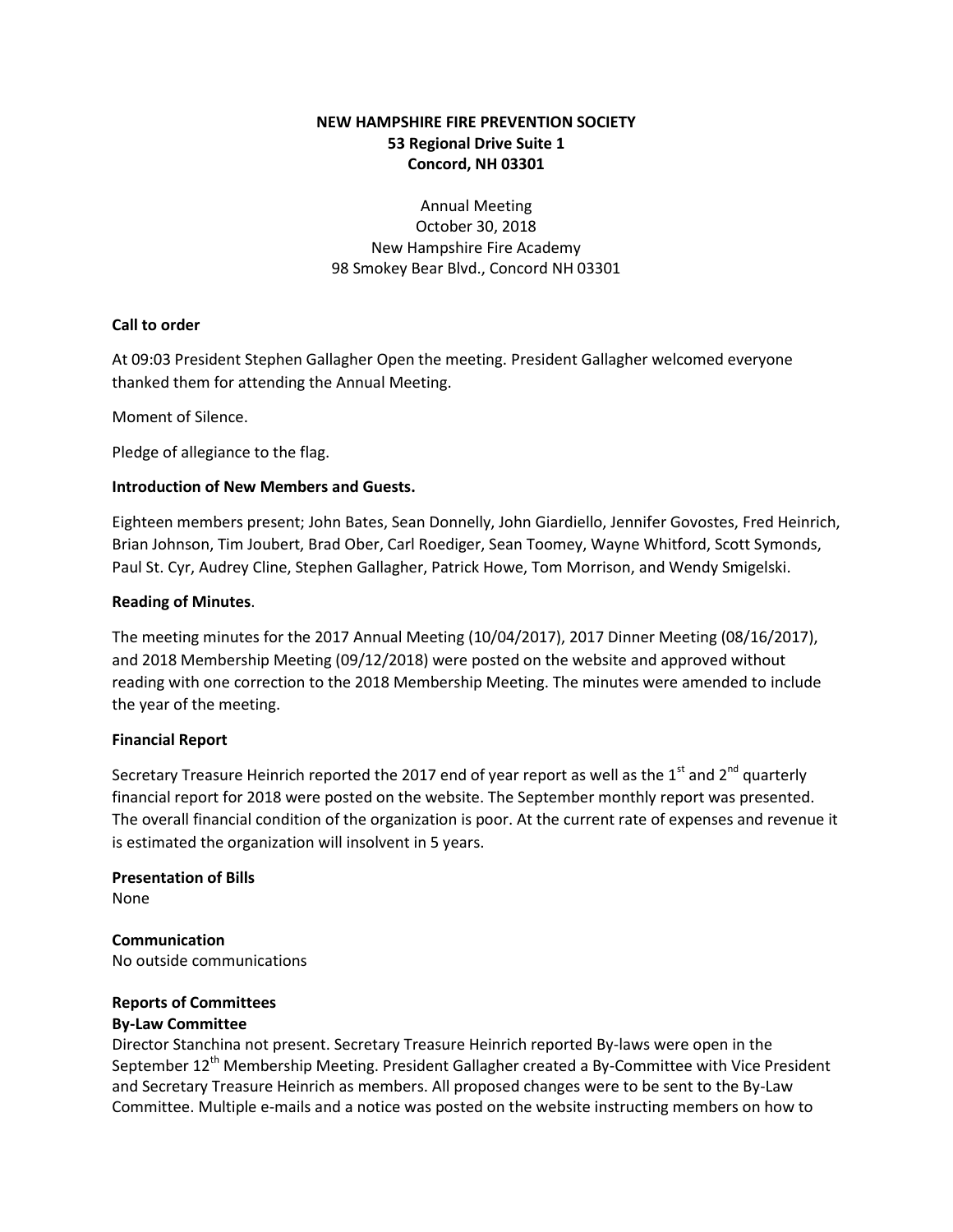submit changes. The current and proposed By-Laws have been posted on the website as well. The proposed changes were highlighted. No additional changes were proposed. President Gallagher made a motion to close the By-Law, seconded by Vice President Roediger. Paul St. Cyr made a motion to amend the By-Laws as proposed, seconded by Wendy Smigelski. All in favor with none apposed, the motion passed.

#### **Membership Committee.**

Director Symonds reported be have 143 members, down two from last year. A discussion was held about Life Members. President Gallagher established a Life Membership subcommittee to nominate members and former members as Life Members, the committee reports to Director Symonds.

#### **Legislation Committee**

Director Emanuelson was not present. Deputy State Fire Marshal Sean Toomey spoke on the School Safety Task Force that was established by the Governor and produced a report earlier this year. The Report is on the Fire Marshalls website. He also spoke about the process of updating the NFPA 1.

# **Training Committee**

Vice President Stanchina not present. Secretary Treasure Heinrich reported Director Dunton had resigned as a Director and Vice President Stanchina was assigned Training. This year's training consisted of training from; Automatic Fire Alarm Association, Doctor David J. Icove, International Code Council, National Fire Protection Association, Public Safety Training Council, and the National Fire Sprinkler Association.

On November 14<sup>th</sup> we will be sponsoring the ICC's 2015 IBC Allowable Heights and Areas and 2015 Interior Finishes and Foam Plastic classes. On December 4<sup>th</sup> we will be sponsoring the AFAA's Basic Fire Alarm Seminar. On December  $5<sup>th</sup>$  we will be sponsoring the AFAA's Fire Alarm Plan Review.

# **Communications/ Public Relations.**

Director Johnson is working with Cornerstone to improve the website and e-mail list.

# **NFPA & ICC report.**

Director Cutrer was not present. NFPA Northeast Regional Director Robert Duval spoke about current issues and would speak more about NFPA 3000 and NFPA 241 during his presentation.

# **Fire Commission/ NH Committee of Merit**

Director Lennon was not present. A few of the members had attended the pilot of NH Fire Training and Standard's NFPA 1033 program. All of the members that attended were very impressed by the course.

# Presidents Report

President Gallagher reported that Director Dunton had moved to North Carolina and as a result resigned from the Board of Directors. He thanked Director Dunton for his hard work and dedication to the organization.

#### **Good and Welfare of the Society**

None

#### **Old Business**

With the resignation of Director Dunton there is an open Director position that expires December  $31<sup>st</sup>$ 2019. President Gallagher waves his right to appointment and requests a nomination from the floor. At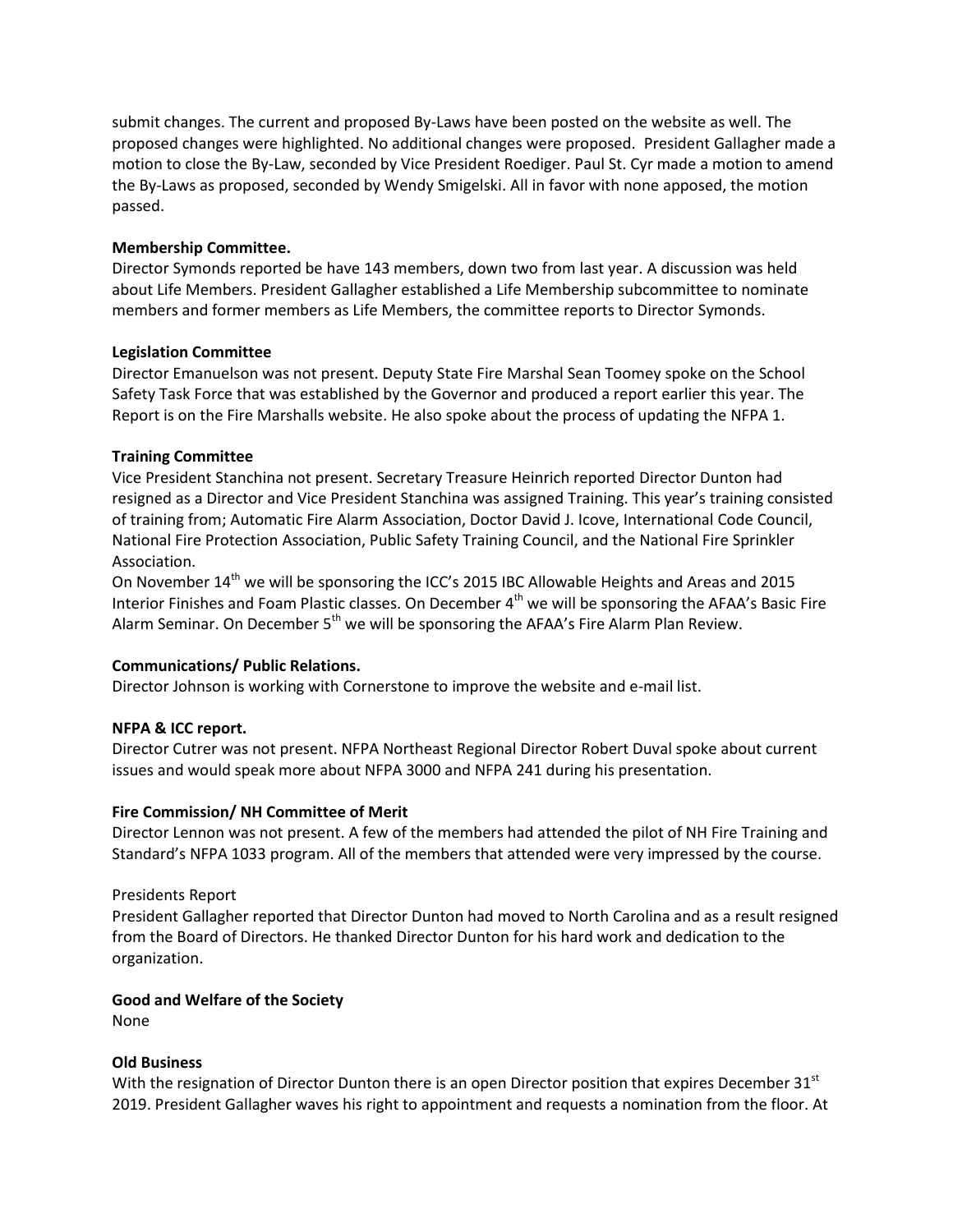the September  $12<sup>th</sup>$  Membership Meeting President Gallagher established a Nomination Committee with Director Symonds and Secretary Treasure Heinrich as members. Secretary Treasure Heinrich reported that one nomination was received for the position, Paul St. Cyr. There were no additional nominations from the members present. A motion by Director Johnson "to close nominations for the empty position" second by Director Roediger. All in favor with none opposed, the motion passed. A motion by President Gallagher to "elect Paul St. Cyr to the Board of Directors for the vacant term expiring December 31<sup>st</sup> by a show of hands", seconded by Director Symonds. All in favor and none apposed, the motion passed. A vote was taken to "elect Paul St. Cyr to the Board of Directors for the vacant term expiring December  $31<sup>str</sup>$  was taken with all votes for and none against.

# **New Business**

President Gallagher explained the election process. The step is election of the four Board of Director positions that expire December 31, 2018. The next step is to elect the four officer positions (President, 1<sup>st</sup> Vice President, Second Vice President, and Secretary Treasure) from the 12 Board of Directors.

#### **Election of Board of Directors**

At the September 12<sup>th</sup> Membership Meeting President Gallagher established a Nomination Committee with Director Symonds and Secretary Treasure Heinrich as members. Secretary Treasure Heinrich reported that they had received five nominations for the four open positions; Mitch Cady, Jason Greene, Patrick Howe, Rebecca Jalbert, and Brian Johnson. There were no additional nominations from the members present. Director St. Cyr made a motion to "to close nominations and conduct a ballot vote" seconded by Vice President Roediger. All in favor with none apposed. President Gallagher instructed Secretary Treasure Heinrich to create one ballot for each member present and establish a Ballot Committee of Wendy Smigelski and Audrey Cline. Wendy Smigelski reported that the 4 members elected to the Board of Directors for the term ending December 31, 2021 where; Rebecca Jalbert, Patrick Howe, Jason Greene and Brian Johnson. President Gallagher expressed his appreciation to Mitch Cady, Peter Cutrer, and Sheryl Nielsen for their years of service and dedication to the organizations.

#### **Election of Officers**

President Gallagher opened nominations for the officer positions. President Gallagher nominated Director Symonds for the position of President, seconded by Director Johnson. No other nominations for president were made. , Patrick Howe nominated Director Roediger for the position of 1<sup>st</sup> Vice President, Second by President Gallagher. No other nominations were made. Director Johnson nominated Director Gallagher to the position of  $2^{nd}$  Vice President, second by Director St, Cyr. No other nominations were made. Director Johnson nominated Director Heinrich to the position of Secretary Treasure, Seconded by Wendy Smigelski. No other nominations were made. President Gallagher made a motion to "to close nominations and conduct a vote by a show of hands" seconded by Vice President Roediger. All in favor with none apposed. A vote was taken to "elect Direct Symonds to President, Director Roediger to 1st Vice President, Director Gallagher to 2<sup>nd</sup> Vice President and Director Heinrich to Secretary Treasure" was taken with all votes for and none against.

President Gallagher asked Vice President to chair the meeting. President Gallagher discussed an e-mail sent by Cornerstone Association Management's President Walter Perry on October 11<sup>th</sup> expressing that "We seem to not be on a productive path for both NHFPS and Cornerstone". President Gallagher explained the services provided and that some of those service could be provided by another company, broken into different pieces and done by other companies or by members. A motion was made by President Gallagher to "allow the Board of Directors to negotiate with and enter into an agreement with